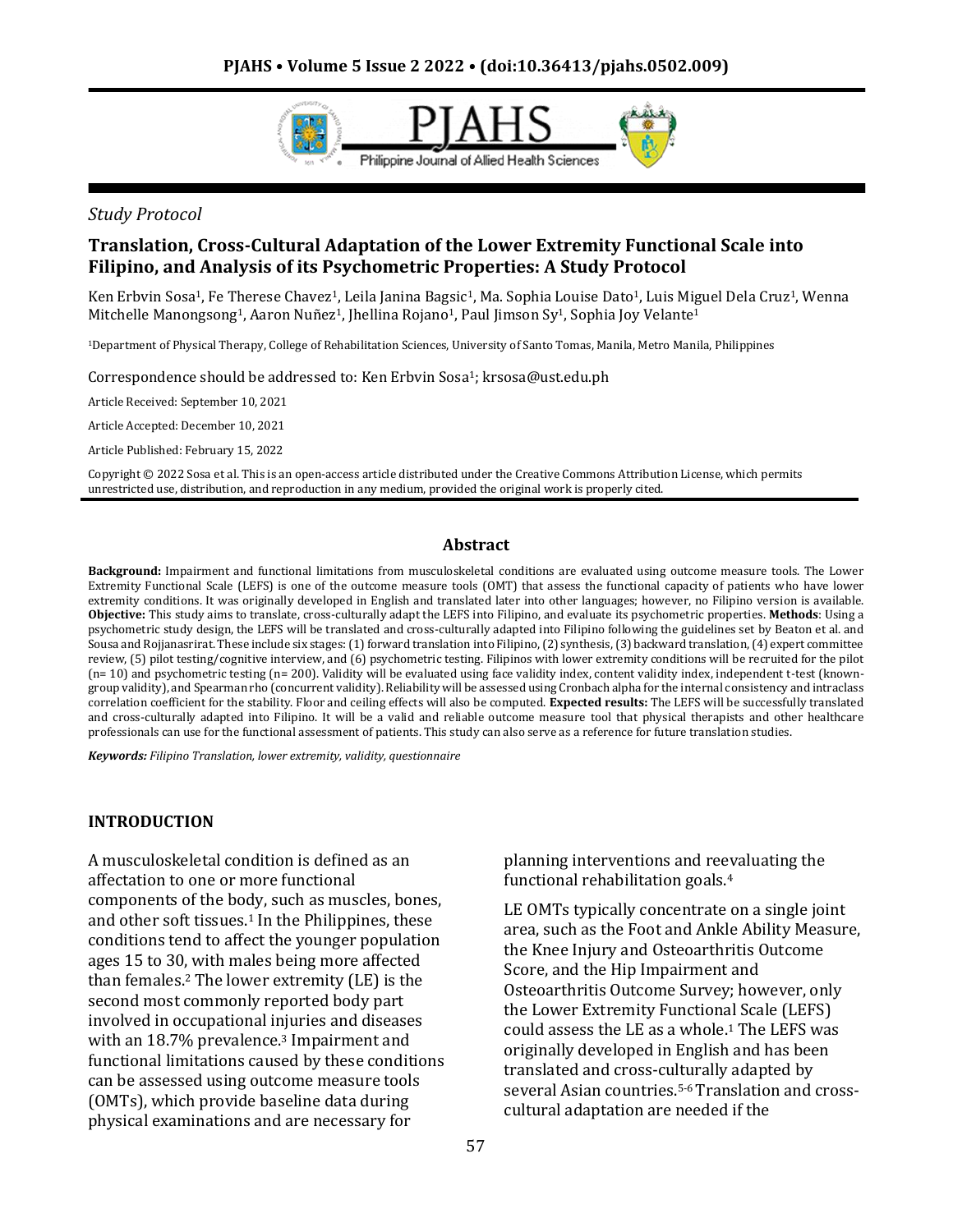questionnaire will be used in another country and another language.<sup>7</sup>

The LEFS is a patient-reported 20-item questionnaire that assesses lower extremity function. It is scored on a five-point Likert scale ranging from 0 to a maximum of 4 (0 = unable to perform the activity;  $1 =$  quite a bit of difficulty; 2 = moderate difficulty; 3 = a little bit of difficulty;  $4$  = no difficulty) The maximum score is 80. $8$  The reported score represents the current level of difficulty that the patient experiences when performing the activities itemized in the questionnaire. The lower the score, the more severe the patient's LE condition limits activity. Meanwhile, a higher score would indicate that activity limitation caused by the condition is less severe.

A systematic review of the measurement properties revealed that the LEFS has an excellent test-retest reliability with intraclass correlation coefficients (ICC) ranging between 0.85 – 0.99 and Pearson correlation coefficient values of greater than 0.07.<sup>9</sup> Responsiveness was also excellent with consistent high effect sizes (>0.80) in patients with various LE conditions. The pooled estimate of the minimal detectable change at 90% confidence interval is six points to indicate a true change. Minimal clinical important difference (MCID) is nine points to indicate a clinically meaningful change. The internal consistency for the LEFS scores was excellent with Cronbach α>0.92.<sup>9</sup>

The LEFS psychometric properties have already been established. However, cultural adaptation and language barriers may significantly affect its validity if the English version is administered to a population that is as ethnically diverse as the Philippines. Patients' concerns about OMTs include issues concerning ethnic and cultural sensitivity, and language barriers, especially for those not fluent in English. The diversity of the population indicates the need for a translated, cross-culturally adapted, and validated OMT to provide better quality patient care.<sup>7</sup> There is currently no Filipino translation of LEFS. Thus, to promote a culturally sensitive, patient-centered rehabilitation in the country focusing on LE function, there is a need for LEFS translation into Filipino.

This study aims to translate and cross-culturally adapt the LEFS into Filipino and to determine the psychometric properties of the translated questionnaire, specifically content, construct, known-group validity, internal consistency, and test-retest reliability. To this end, Fil-LEFS can be used as an OMT by Filipino Physical Therapists (PTs) and healthcare professionals when evaluating patients with LE conditions. Moreover, using OMTs in a language that patients can comprehend and with culturally relevant questions reduces the risk of misinterpretation. This, in turn, will help PTs create a more appropriate goal and healthcare plan. This will also serve as a future reference for studies with the same research objectives of translating and culturally adapting other OMTs into Filipino.

# **METHODS**

**Ethical Consideration.** The Ethics Review Committee of the University of Santo Tomas-College of Rehabilitation Sciences (UST-CRS) reviewed and approved this study. This study will adhere to the Declaration of Helsinki, National and International Ethical guidelines, and the Data Privacy Act of 2012.

**Study Design.** This study will utilize a quantitative, psychometric research design5-6 to determine the validity and reliability of the translated Fil-LEFS.

**Participants.** The researchers will recruit participants from all over the Philippines through infographics dissemination on online social media platforms. Eligible participants for pilot and psychometric testing will be 18-yearold or above Filipino adults who are literate enough in the Filipino language. There will be two groups of participants that will be recruited. The symptomatic group will be those who have any lower extremity musculoskeletal conditions, while the asymptomatic group will be those who do not have any musculoskeletal conditions.<sup>5-6, 8,</sup> 10, 11

This study will not consider chronicity or severity of conditions due to previous LEFS studies' recommendations to explore wide-range diagnosis and severity.5-6, 11 Moreover, it will exclude participants with any cognitive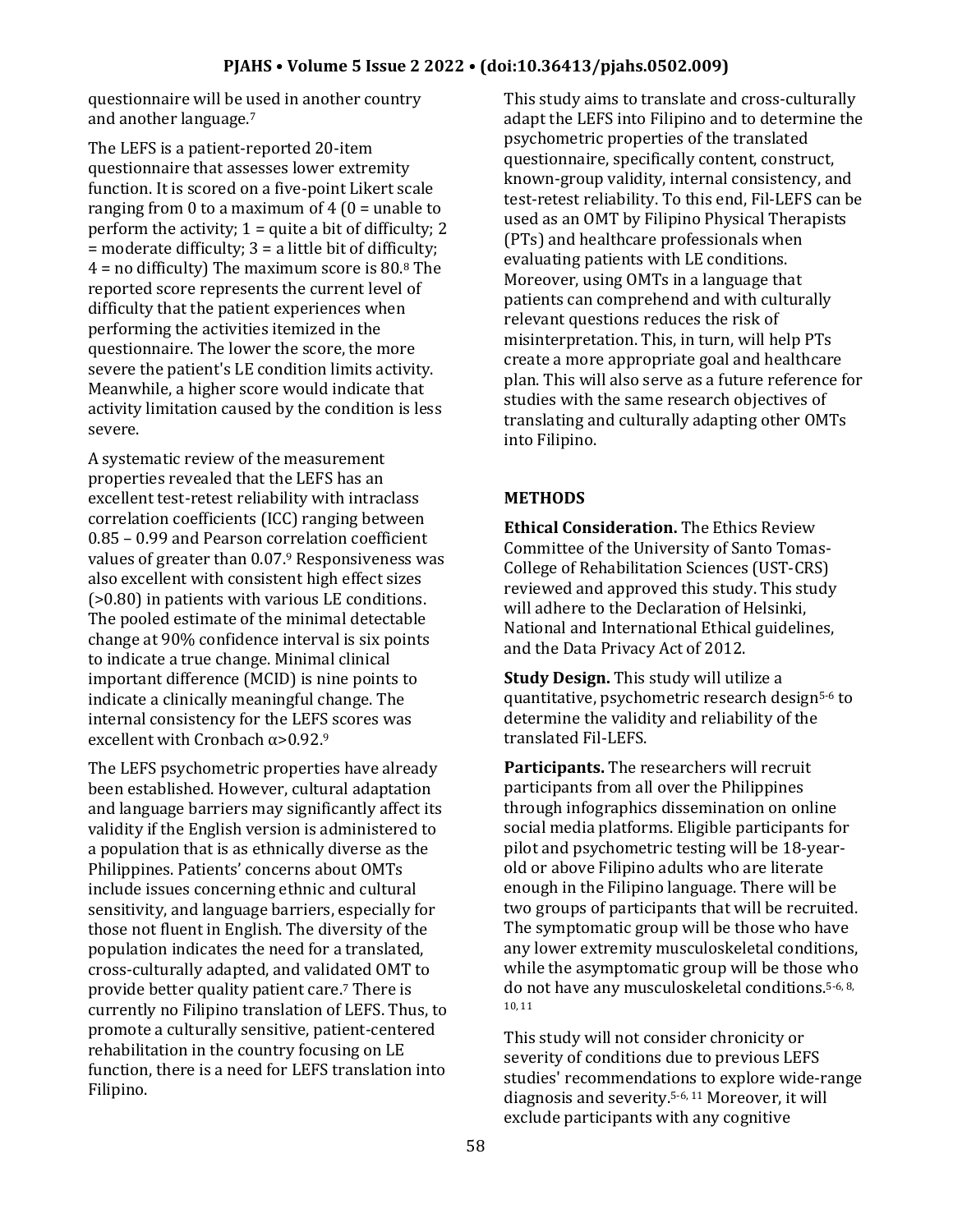impairments affecting their ability to answer the questionnaire, including dementia, traumatic brain injury, or mental retardation.<sup>6</sup> The 6-item Cognitive Impairment test (6-CIT) will be used to assess cognitive problems. Only those who will score 0 to 7 will be provided with control numbers to be eligible to answer the Fil-LEFS through Google Forms.<sup>12</sup> The researchers will not store all information during screening. Participants with limited to no access to technology and internet connectivity or are unfamiliar with navigating online platforms are ineligible to participate unless with researchers' direct supervision.

The study will use purposive sampling due to the limitations of the online setup.5, 13 The sample size for the pilot testing is n= 10. Sousa and Rojjnasrirat recommend 10-40 participants on pilot testing of health care instrument validation.14 For the psychometric testing, there will be a total of 200 participants based on the computed respondent-to-item ratio of 10:1. This follows the rule of thumb ratio and satisfies a fair sample size for validation studies.<sup>15</sup>

**Setting.** This study will take place all over the Philippines through online platforms. All meetings will be conducted through Zoom, while asynchronous communication will be via Google mail or Yahoo mail. The recruitment process will be done through Facebook and Messenger. Securing informed consent and administration of the Fil-LEFS will be conducted through Google Forms.

**Data Gathering Procedures.** The whole process of translation, cross-cultural adaptation, and validation of the LEFS is presented in Figure 1. This procedure was based on the guidelines set by Beaton et al.<sup>7</sup> and Sousa and Rojjansrirat.<sup>14</sup>

The research will have two phases: translation and validation. A permission letter for the use of the LEFS was sent to the original developer. Upon the receipt of the approval, the translation began.

# *Phase 1: Translation phase.*

Forward translation. Two bilingual translators with Filipino native language will forward translate the original questionnaire from English into Filipino. The translators will include a



**Figure 1.** Overview of the whole process of the translation, cross-cultural adaptation, and validation of LEFS.

Filipino PT who uses LEFS (T1) and a Filipino Linguist (T2).

Synthesis. In an online meeting set by the researchers, the two bilingual translators (T1, T2) and a recording observer will synthesize the two forward translations to settle differences in translations. Discrepancies and poor word choices in the translation will be resolved through a discussion to create a common translation (T12).

Backward Translation. From T12, backward translations will be done by two bilingual English linguists with no medical background. Both will be blinded from the original LEFS English version, and each of them will translate the T12 version back to English (BT1, BT2) for validity check.

Expert Review Committee. An expert committee will consist of (a) two PTs with specialization in musculoskeletal conditions and experience using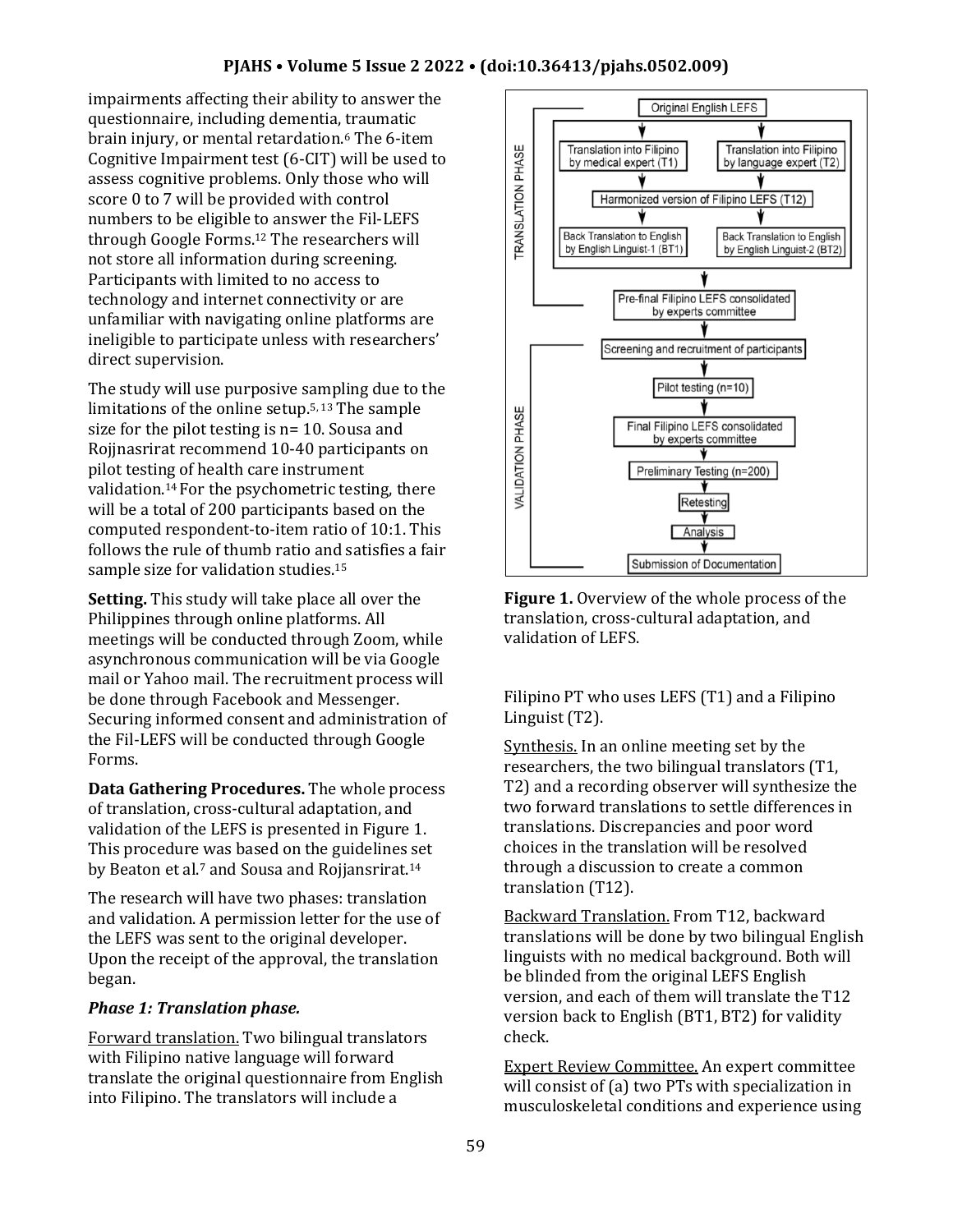LEFS, (b) one rehabilitation doctor with specialization in musculoskeletal conditions, (c) one statistician with experience in psychometric research, (d) one Filipino and two English linguists with no familiarity with the medical concepts included on the questionnaire, (e) one layperson, and (f) one socio-cultural expert with a background in Filipino cultural adaptation. All of them will consolidate the versions of LEFS questionnaires (T1, T2, T12, BT1, BT2) to create a pre-final version. Their decision will be made based on semantic, idiomatic, experiential, and conceptual equivalence. Semantic equivalence pertains to the presence of multiple meanings or grammatical difficulties in an item. Idiomatic equivalence checks for the equivalent expression in Filipino of colloquial terms from the original version. Experiential equivalence ensures that the items capture the experiences of the daily life of Filipinos. Meanwhile, conceptual equivalence refers to the applicability of the concept of each item in the Philippines.<sup>7</sup> They will also evaluate the overall content of the pre-final version using the COSMIN Criteria.

## *Phase 2: Validation phase*

Screening. A scheduled synchronous (Google Meet, Zoom, or Facebook Messenger) screening session with a research team member will ensure that inclusion criteria are met. The researcher will require the participants to show a valid I.D. with birth date information for age verification. Any medical document or proof that the participant has a condition that affects the lower extremities' function will also be requested. For exclusion, the 6-item Cognitive Impairment test (6-CIT) will be administered to assess the presence of cognitive impairment, especially to the older population. Once they pass the inclusion criteria, they will be given the informed consent form and participant information sheet. Those who will voluntarily join the study will be provided with the link to the questionnaires.

Pilot testing/Cognitive Interview. The pre-final version will undergo pilot testing based on the guidelines set by Sousa and Rojjanasrirat<sup>14</sup> to examine its face and content validity by the target population. Ten subjects will answer the questionnaire and undergo a cognitive interview with a researcher to assess their understanding

of the questions. For content validity testing, subjects will rate the clarity and comprehensibility of each item question using a four-point Likert scale (1= the item is not clear and understandable;  $4 =$  the item is very clear and understandable). At least 80% inter-rater agreement is required; meanwhile, less than 80% would subject the item question for reevaluation.<sup>14</sup> The subjects' feedback and comments will be discussed by the experts. These will all be incorporated in the final Filipino-LEFS version.

Psychometric Testing. The final version of Fil-LEFS will be administered twice to the participants to assess its test-retest reliability and internal consistency. A Google Form link containing the Fil-LEFS will be sent to them via email or Facebook Messenger. They are given one week to answer the questionnaire. The English version will be provided two hours after answering the Filipino version for comparison to measure the construct validity. Meanwhile, the Fil-LEFS will be re-administered two days later to minimize short-term clinical changes, similar to the original and previous LEFS translations.<sup>1, 8</sup> This time interval will ensure no clinical changes in the participants' conditions and initial responses are not recalled.<sup>8</sup> Patients will also be reminded to avoid activities that will cause dramatic changes to their conditions within the two-day interval.8 The researchers will send a follow-up email to them if there is no response two days after the initial administration of the questionnaires. There will only be a maximum of three follow-up attempts to the participants. Those who will not be able to send within the allotted time will be considered non-response.

**Data analysis.** Data analysis will be performed using IBM SPSS Statistics 22. Descriptive statistics, such as mean and standard deviations, will be used to summarize participant characteristics. The face validity will be assessed using the Face Validity Index (FVI) during the experts' committee meeting. The FVI score will be the average of all scores on each item number of the questionnaire with at least 0.80 as the acceptable cut-off score.<sup>16</sup>

Content validity will be determined using the Content Validity Index (CVI) on the individual items (I-CVI) and the whole scale (S-CVI/Ave).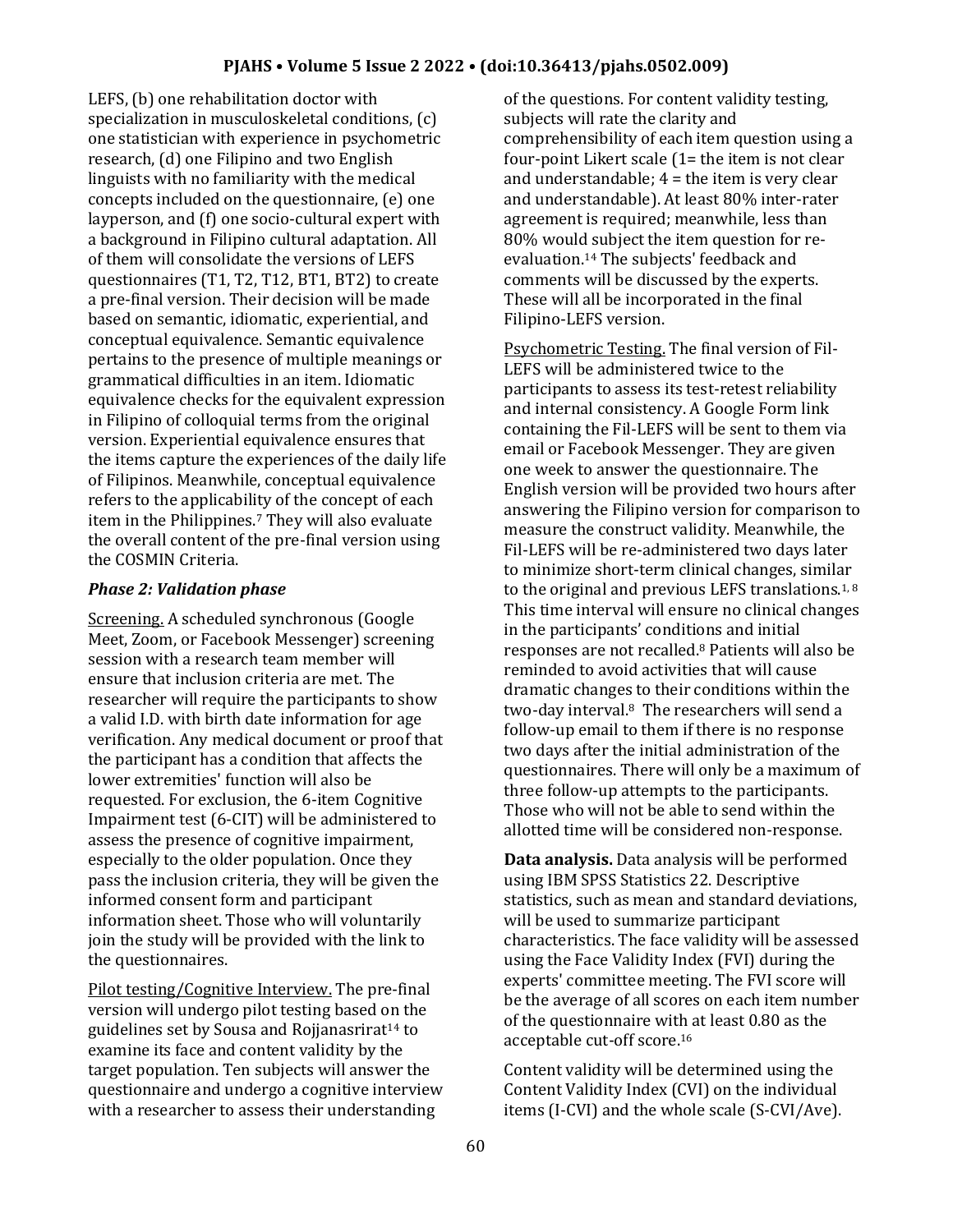For I-CVI, each expert will be asked to rate each item's relevance through a four-point scale from 1 (not relevant) to 4 (very relevant) and divided by the total number of experts. An I-CVI of more than 79% is deemed relevant, while revision is needed if it falls between 70% to 79%. Moreover, if it is less than 70%, it will be removed from the scale.<sup>17</sup> For the S-CVI/Ave, the average I-CVI score across all items will be utilized. A score of at least 0.80 is required for the scale to be acceptable.<sup>17</sup>

The COSMIN criteria and rating system will also be utilized to evaluate the content validity of the Fil-LEFS as a whole. It assesses the relevance, comprehensiveness, and comprehensibility through the experts' rating to each criterion if sufficient, insufficient, or indeterminate.<sup>18</sup>

An Independent t-test will be used to assess the questionnaire's known-group validity. The Fil-LEFS scores of both the symptomatic and asymptomatic participants will be compared. Spearman rho coefficient will be used to determine the correlation between the Fil-LEFS and the English LEFS.

Construct validation will be accomplished through concurrent validation using Spearman rho correlation to assess the relationship of the participant's scores on both the Filipino and English LEFS. The obtained correlation value will be classified as follows: 0.90-1.00 is very strong, 0.70-0.89 is strong, 0.40-0.69 is moderate, 0.10- 0.39 is weak, and 0.00-0.10 is negligible.<sup>19</sup>

Internal consistency will be tested using Cronbach's alpha coefficient. This will be based on the number of items in the questionnaire and item homogeneity during the preliminary testing period.<sup>11</sup> A Cronbach alpha value greater or equal to 0.95 reflects an excellent internal consistency.<sup>10</sup> The test-retest reliability will be determined by calculating the intraclass correlation coefficient (ICC).<sup>11, 13</sup> With a 95% CI, a cut-off ICC score of 0.90 is considered acceptable for a clinical measure.<sup>20</sup> The floor and ceiling effects will also be assessed during the preliminary testing and retesting.<sup>10</sup> Both effects are significant if 15% or more of the sample achieves the highest or the lowest possible scores.<sup>13</sup>

## **EXPECTED RESULTS**

The expected results of the study will include the outputs from each of the stages of translation and cross-cultural adaptation. This will include a tabulated summary of the modifications from the experts during the expert review committee to ensure idiomatic, conceptual, semantic, and experiential equivalence of the questionnaire. There will also be tables that summarize the findings from the face, content, construct, known-group validity, and test-retest reliability. After an iterative process of modifications, the I-CVI and S-CVI of the questionnaire are expected to be within the minimum acceptable indices. The known-group validity will show a significant difference in the score of the asymptomatic and symptomatic patients since the asymptomatic patients do not have the specific characteristics that the tool measures. This will mean that the constructs of the translated questionnaire can appropriately be used to distinguish patients with symptoms. A significantly high correlation is expected between the Filipino and English questionnaire versions for the concurrent validity as both assess the same construct. Furthermore, excellent test-retest reliability is expected since previous LEFS translations have proven that repeated tests after initial questionnaire administration showed a high degree of unchanged test scores.10, 11 This will mean that the questionnaire is stable and will not show variability over time. Internal consistency is expected to be excellent, comparable to the original LEFS. This will measure the homogeneity of the items in the questionnaire. No floor or ceiling effects are expected to ensure that the questionnaire can evaluate the wide ranges of lower extremity musculoskeletal conditions regardless of the severity and chronicity. The whole process will produce a translated, cross-culturally adapted, valid, and reliable Filipino version of the LEFS. This tool can further help healthcare professionals collect valid and reliable assessment data, contributing to the appropriateness of the goal setting and plan of care of patients.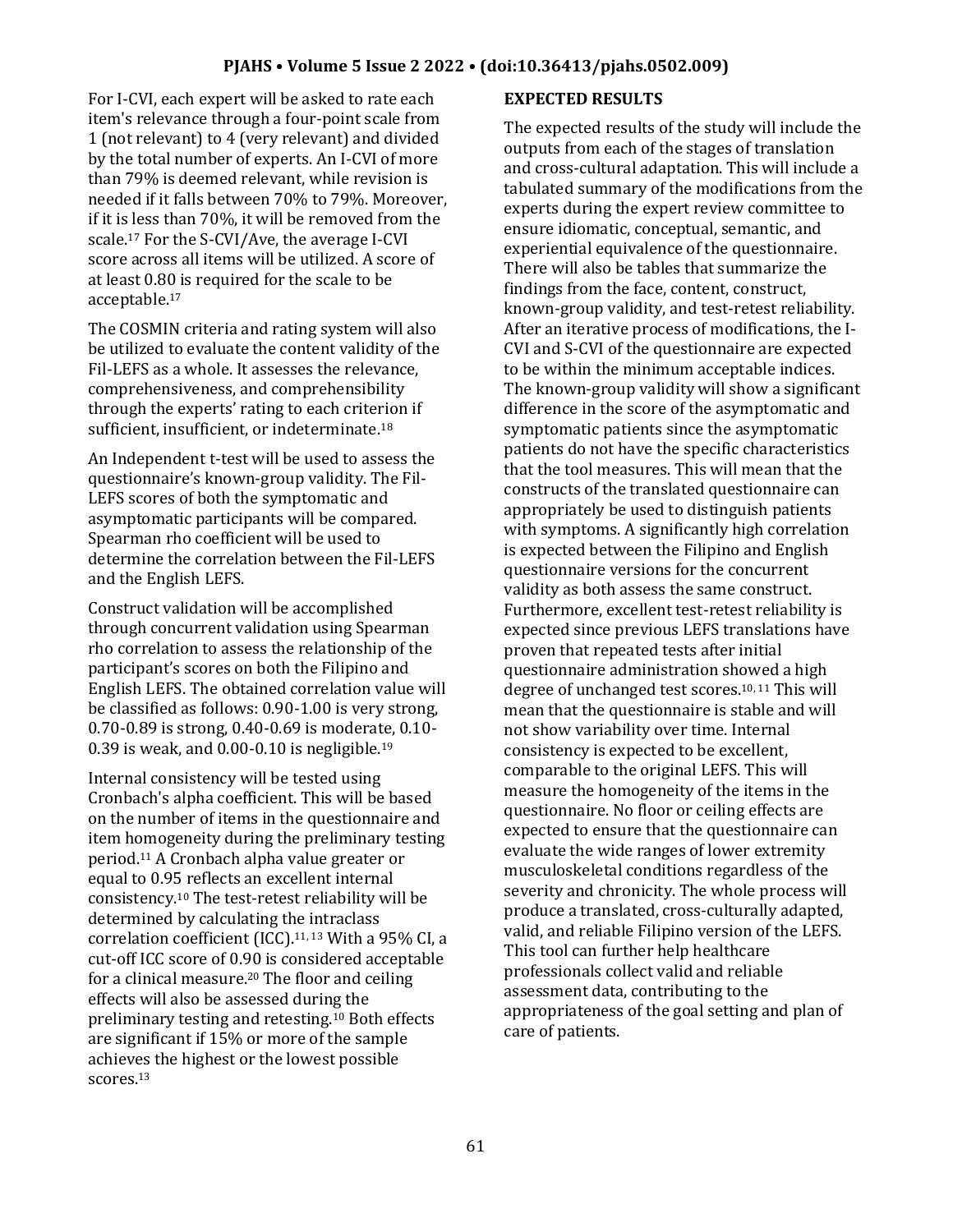## **Individual author's contributions**

K.S.; F.C; Conceptualized the study design. K.S.; F.C.; L.B.; M.D.; L.D.; W.M.; A.N.; J.R.; P.S. S.V.; Wrote the methodology, reviewed related literature, and drafted and revised the study protocol.

## **Disclosure statement**

The authors declare that this study did not receive funding from organizations, institutions, or agencies.

## **Conflicts of interest**

The authors of this paper declare no conflicting interest.

## **References**

- 1. Binkley JM, Stratford PW, Lott SA, Riddle DL. The Lower Extremity Functional Scale (LEFS): scale development, measurement properties, and clinical application. Physical Therapy & Rehabilitation Journal. 1999;79(4):371–383. DOI: 10.1093/ptj/79.4.371
- 2. Rivera AS, Lam HY, Macalino JU. Epidemiology of injuries in the Philippines: an analysis of secondary data. Acta Medica Philippina. 2018;52(2). DOI: 10.47895/amp.v52i2.442
- 3. Mapa CD. 2017/2018 Integrated Survey on Labor and Employment (ISLE) - Part 6 Module on Occupational Injuries and Diseases (OID): 2017. Philippine Statistics Authority; 2019. Available from: https://psa.gov.ph/content/20172018-integratedsurvey-labor-and-employmentisle-part-6-moduleoccupational-injuries-and
- 4. Al-Muqiren TN, Al-Eisa ES, Alghadir AH, Anwer S. Implementation and use of standardized outcome measures by physical therapists in Saudi Arabia: barriers, facilitators and perceptions. BioMed Central Health Services Research. 2017;17(1):748. DOI: 10.1186/s12913-017-2693-2
- 5. Hou W, Yeh T, Liang H. Reliability and validity of the Taiwan Chinese version of the Lower Extremity Functional Scale. Journal of the Formosan Medical Association. 2014;113(5):313–320. DOI: 10.1016/j.jfma.2012.07.032
- 6. Mohd Y, Musa R, Nazri M. Construct and criterion validity of the Malaysia version of Lower Extremity Functional Scale (LEFS). Asia-Pacific Journal of Sports Medicine, Arthroscopy, Rehabilitation and Technology. 2017;10:8–11. DOI: 10.1016/j.asmart.2017.09.002
- 7. Beaton D, Bombardier C, Guillemin F, Ferraz M.

Guidelines for the process of cross-cultural adaptation of self-report measures. Spine. 2000;25(24):3186– 3191. DOI: 10.1097/00007632-200012150-00014

- 8. Cacchio A, De Blasis E, Necozione S, Rosa F, Riddle D, di Orio F, et al. The Italian version of the Lower Extremity Functional Scale was reliable, valid, and responsive. Journal of Clinical Epidemiology. 2010;63(5):550–557. DOI: 10.1016/j.jclinepi.2009.08.001
- 9. Mehta S, Fulton A, Quach C, Thistle M, Toledo C, Evans N. Measurement properties of the Lower Extremity Functional Scale: a systematic review. Journal of Orthopaedic & Sports Physical Therapy. 2016;46(3):200–216. DOI: 10.2519/jospt.2016.6165
- 10. Korakakis V, Saretsky M, Whiteley R, Azzopardi M, Klauznicer J, Itani A, et al. Translation into modern standard Arabic, cross-cultural adaptation and psychometric properties' evaluation of the Lower Extremity Functional Scale (LEFS) in Arabic-speaking athletes with Anterior Cruciate Ligament (ACL) injury. Public Library of Science One. 2019;14(6):e0217791. DOI: 10.1371/journal.pone.0217791
- 11. Metsavaht L, Leporace G, Riberto M, Sposito MM, del Castillo LN, Olivera L, et al. Translation and crosscultural adaptation of the Lower Extremity Functional Scale Into a Brazilian Portuguese version and validation on patients with knee injuries. Journal of Orthopaedic & Sports Physical Therapy. 2012;42(11):932–939. DOI: 10.2519/jospt.2012.4101
- 12. O'Sullivan D, O'Regan NA, Timmons S. Validity and reliability of the 6-Item Cognitive Impairment Test for screening cognitive impairment: a review. Dementia and Geriatric Cognitive Disorders. 2016;42(1-2):42–49. DOI: 10.1159/000448241
- 13. Pereira LM, Dias JM, Mazuquin BF, Castanhas LG, Menacho MO, Cardoso JR. Translation, cross-cultural adaptation and analysis of the psychometric properties of the Lower Extremity Functional Scale (LEFS): LEFS-Brazil. Brazilian Journal of Physical Therapy. 2013;17(3):272–280. DOI: 10.1590/s1413- 35552012005000091
- 14. Sousa VD, Rojjanasrirat W. Translation, adaptation and validation of instruments or scales for use in crosscultural health care research: A clear and user-friendly guideline. Journal of Evaluation in Clinical Practice. 2011;17(2):268–274. DOI: 10.1111/j.1365- 2753.2010.01434.x
- 15. Boateng GO, Neilands TB, Frongillo EA, Melgar-Qiononez H, Young S. Best practices for developing and validating scales for health, social, and behavioral research: A primer. Front Public Health. 2018;6:149. DOI: 10.3389/fpubh.2018.00149
- 16. Yusoff MSB. ABC of response process validation and face validity index calculation. Education in Medicine Journal. 2019;11(3):55–61. DOI: 10.21315/eimj2019.11.3.6
- 17. Yusoff MSB. ABC of content validation and content validity index calculation. Education in Medicine Journal. 2019;11(2):49–54. DOI: